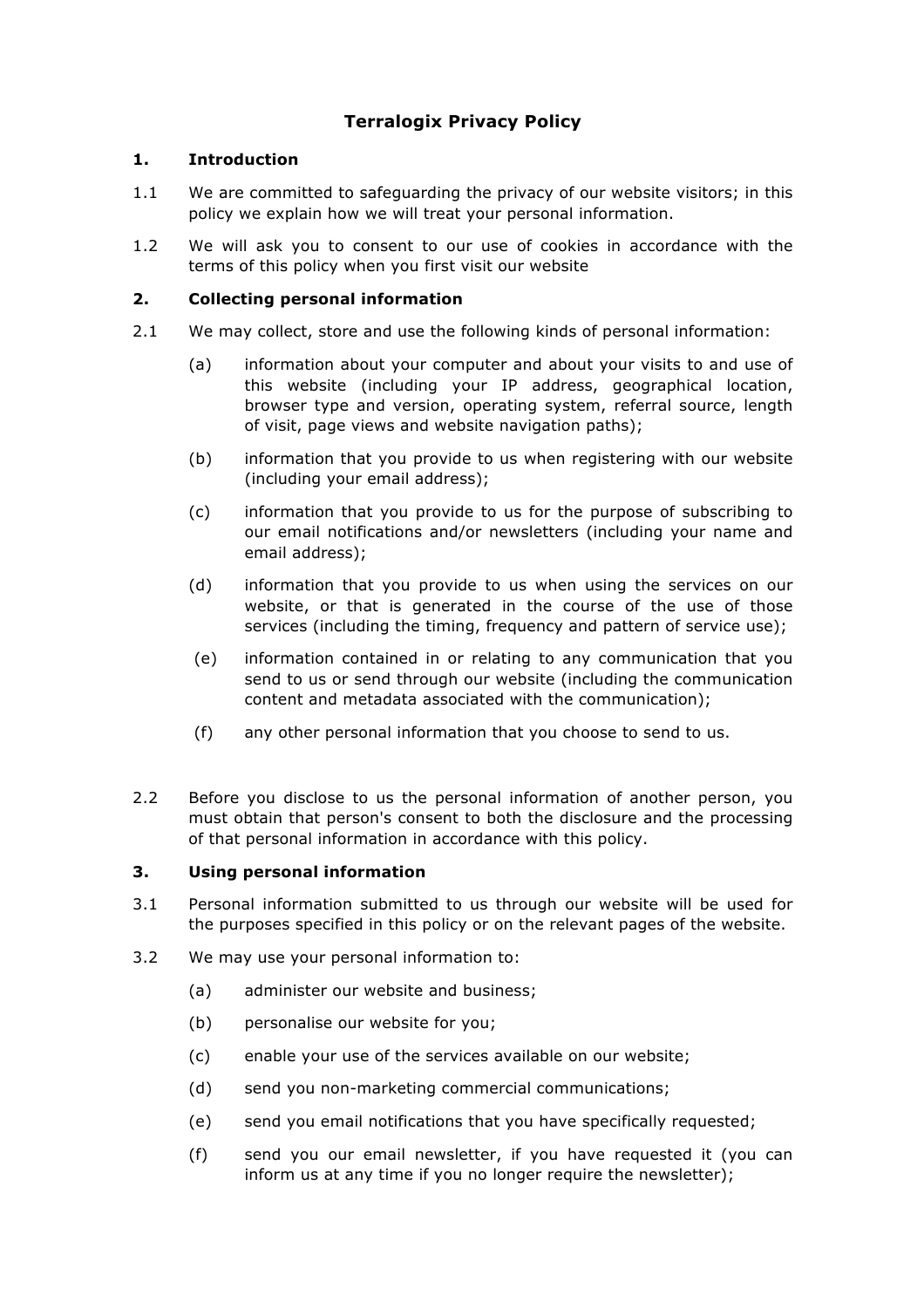- (g) send you marketing communications relating to our business we think may be of interest to you where you have specifically agreed to this, by email or similar technology (you can inform us at any time if you no longer require marketing communications);
- (h) provide third parties with statistical information about our users (but those third parties will not be able to identify any individual user from that information);
- (i) deal with enquiries and complaints made by or about you relating to our website;
- (j) keep our website secure and prevent fraud;
- (k) verify compliance with the terms and conditions governing the use of our website.
- 3.3 If you submit personal information for publication on our website, we will publish and otherwise use that information in accordance with the licence you grant to us.
- 3.4 We will not, without your express consent, supply your personal information to any third party for the purpose of their or any other third party's direct marketing.

### **4. Disclosing personal information**

- 4.1 We may disclose your personal information to any of our employees, officers, insurers, professional advisers, agents, suppliers or subcontractors insofar as reasonably necessary for the purposes set out in this policy.
- 4.2 We may disclose your personal information to any member of our group of companies (this means our subsidiaries, our ultimate holding company and all its subsidiaries) insofar as reasonably necessary for the purposes set out in this policy.
- 4.3 We may disclose your personal information:
	- (a) to the extent that we are required to do so by law;
	- (b) in connection with any ongoing or prospective legal proceedings;
	- (c) in order to establish, exercise or defend our legal rights (including providing information to others for the purposes of fraud prevention and reducing credit risk);
	- (d) to the purchaser (or prospective purchaser) of any business or asset that we are (or are contemplating) selling; and
	- (e) to any person who we reasonably believe may apply to a court or other competent authority for disclosure of that personal information where, in our reasonable opinion, such court or authority would be reasonably likely to order disclosure of that personal information.
- 4.4 Except as provided in this policy, we will not provide your personal information to third parties.

#### **5. International data transfers**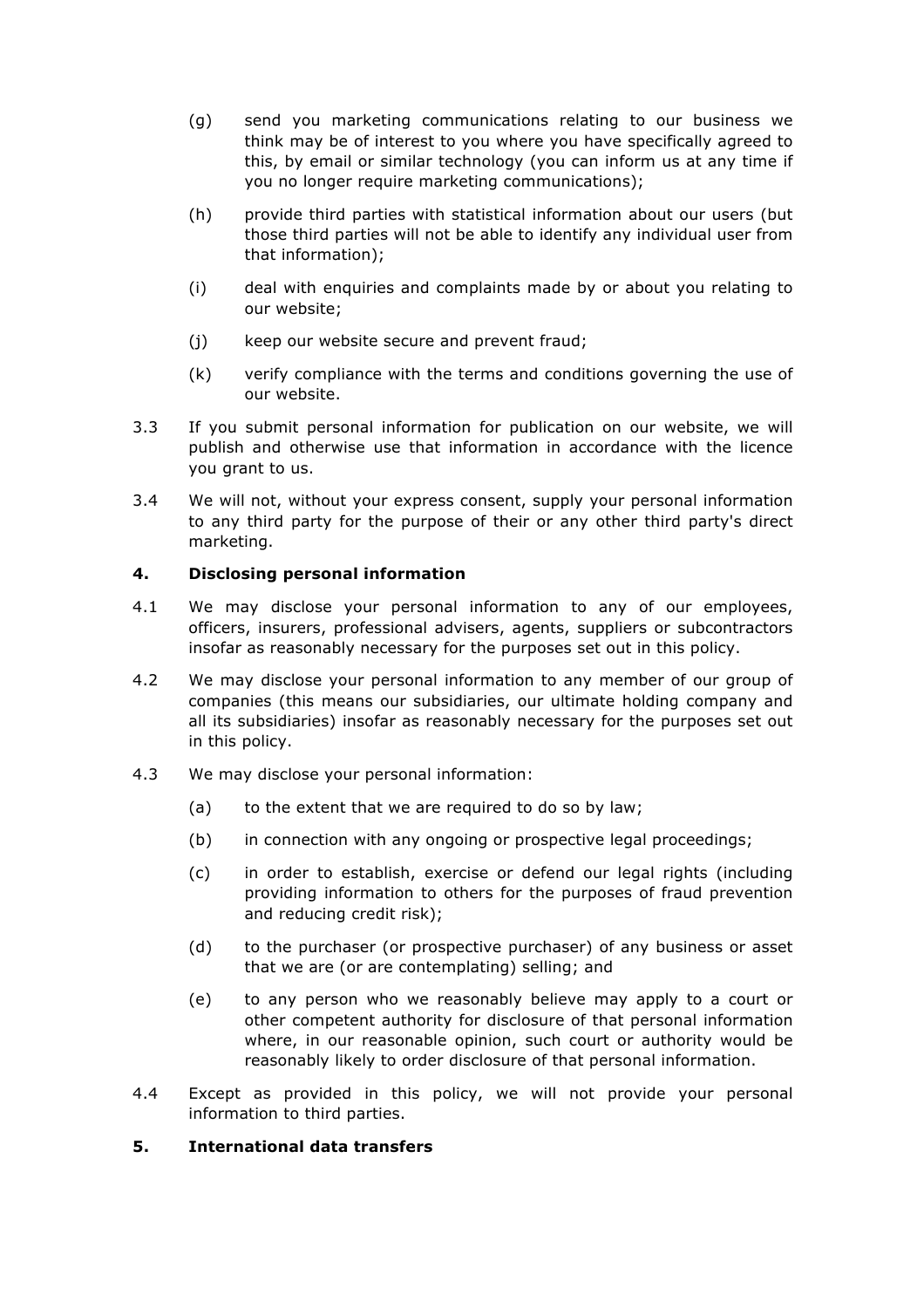- 5.1 Information that we collect may be stored and processed in and transferred between any of the countries in which we operate in order to enable us to use the information in accordance with this policy.
- 5.2 Information that we collect may be transferred to the following countries which do not have data protection laws equivalent to those in force in the European Economic Area: the United States of America.
- 5.3 Personal information that you publish on our website or submit for publication on our website may be available, via the internet, around the world. We cannot prevent the use or misuse of such information by others.
- 5.4 You expressly agree to the transfers of personal information described in this Section 5.

### **6. Retaining personal information**

- 6.1 This Section 6 sets out our data retention policies and procedure, which are designed to help ensure that we comply with our legal obligations in relation to the retention and deletion of personal information.
- 6.2 Personal information that we process for any purpose or purposes shall not be kept for longer than is necessary for that purpose or those purposes.
- 6.3 Notwithstanding the other provisions of this Section 6, we will retain documents (including electronic documents) containing personal data:
	- (a) to the extent that we are required to do so by law;
	- (b) if we believe that the documents may be relevant to any ongoing or prospective legal proceedings; and
	- (c) in order to establish, exercise or defend our legal rights (including providing information to others for the purposes of fraud prevention and reducing credit risk).

#### **7. Security of personal information**

- 7.1 We will take reasonable technical and organisational precautions to prevent the loss, misuse or alteration of your personal information.
- 7.2 We will store all the personal information you provide on our secure (password- and firewall-protected) servers.
- 7.3 All electronic financial transactions entered into through our website will be protected by encryption technology.
- 7.4 You acknowledge that the transmission of information over the internet is inherently insecure, and we cannot guarantee the security of data sent over the internet.
- 7.5 You are responsible for keeping the password you use for accessing our website confidential; we will not ask you for your password (except when you log in to our website).

#### **8. Amendments**

8.1 We may update this policy from time to time by publishing a new version on our website.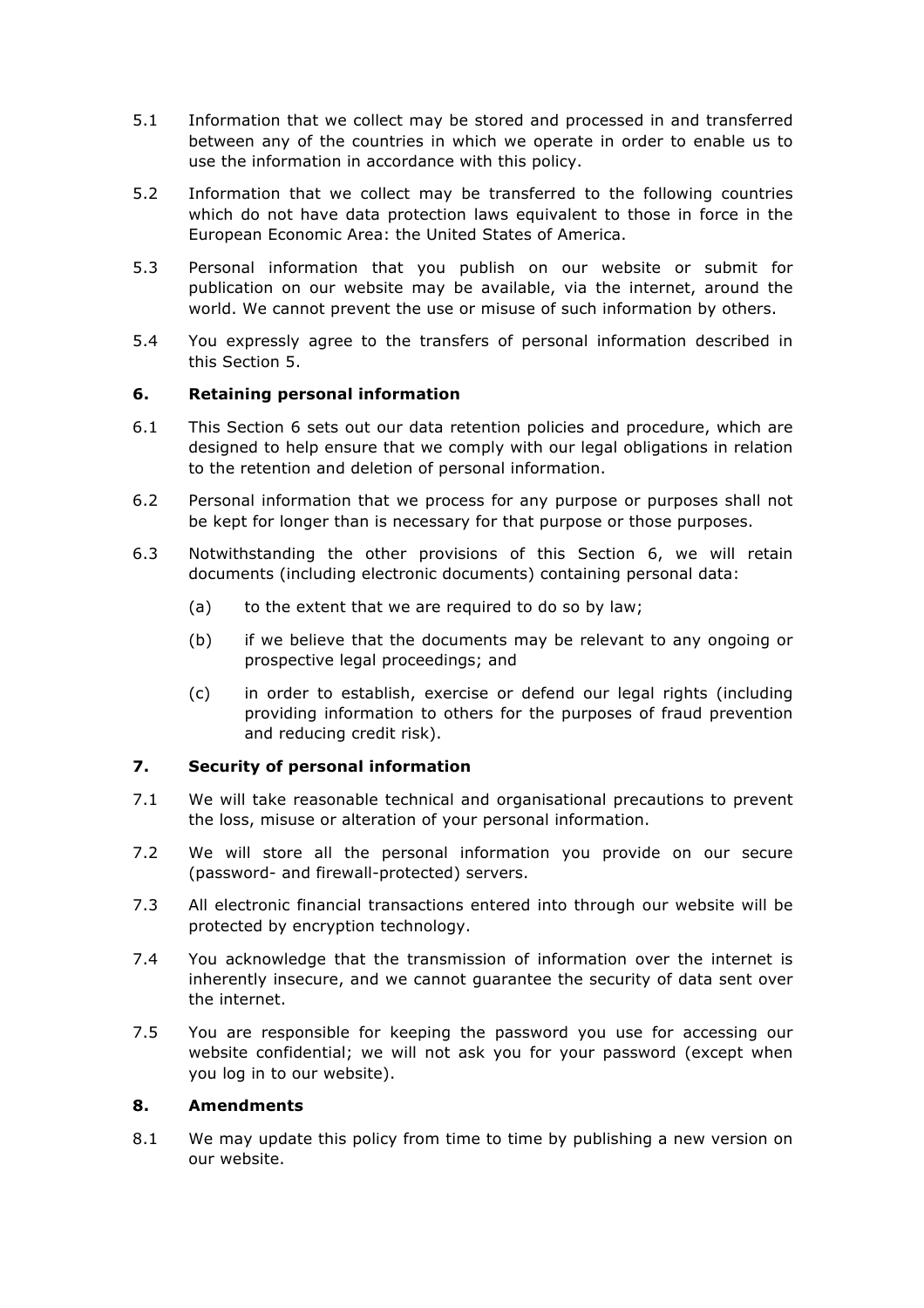8.2 You should check this page occasionally to ensure you are happy with any changes to this policy.

# **9. Your rights**

- 9.1 You may instruct us to provide you with any personal information we hold about you; provision of such information will be subject to:
	- (a) the payment of a fee (currently fixed at GBP 10); and
	- (b) the supply of appropriate evidence of your identity (for this purpose, we will usually accept a photocopy of your passport certified by a solicitor or bank plus an original copy of a utility bill showing your current address).
- 9.2 We may withhold personal information that you request to the extent permitted by law.
- 9.3 You may instruct us at any time not to process your personal information for marketing purposes.
- 9.4 In practice, you will usually either expressly agree in advance to our use of your personal information for marketing purposes, or we will provide you with an opportunity to opt out of the use of your personal information for marketing purposes.

## **10. Third party websites**

- 10.1 Our website includes hyperlinks to, and details of, third party websites.
- 10.2 We have no control over, and are not responsible for, the privacy policies and practices of third parties.

# **11. Updating information**

11.1 Please let us know if the personal information that we hold about you needs to be corrected or updated.

## **12. Cookies**

- 12.1 Our website uses cookies.
- 12.2 A cookie is a file containing an identifier (a string of letters and numbers) that is sent by a web server to a web browser and is stored by the browser. The identifier is then sent back to the server each time the browser requests a page from the server.
- 12.3 Cookies may be either "persistent" cookies or "session" cookies: a persistent cookie will be stored by a web browser and will remain valid until its set expiry date, unless deleted by the user before the expiry date; a session cookie, on the other hand, will expire at the end of the user session, when the web browser is closed.
- 12.4 Cookies do not typically contain any information that personally identifies a user, but personal information that we store about you may be linked to the information stored in and obtained from cookies.
- 12.5 We may use both session and persistent cookies on our website.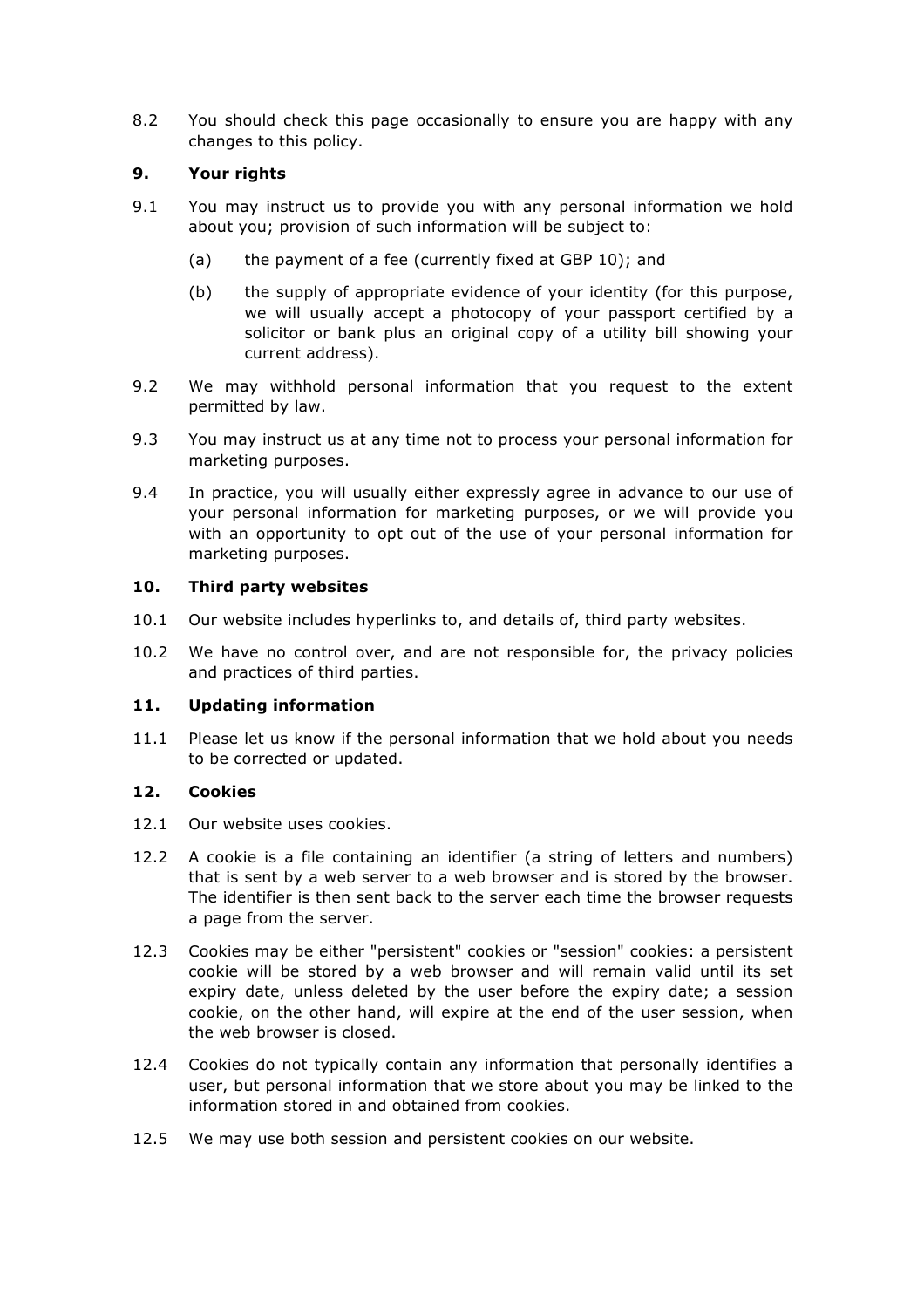- 12.6 The names of the cookies that we use on our website, and the purposes for which they are used, are set out below:
	- (a) we use cookies on our website to recognise a computer when a user visits the website / track users as they navigate the website / improve the website's usability / analyse the use of the website / administer the website / prevent fraud and improve the security of the website;
- 12.7 Most browsers allow you to refuse to accept cookies; for example:
	- (a) in Internet Explorer (version 11) you can block cookies using the cookie handling override settings available by clicking "Tools", "Internet Options", "Privacy" and then "Advanced";
	- (b) in Firefox (version 39) you can block all cookies by clicking "Tools", "Options", "Privacy", selecting "Use custom settings for history" from the drop-down menu, and unticking "Accept cookies from sites"; and
	- (c) in Chrome (version 44), you can block all cookies by accessing the "Customise and control" menu, and clicking "Settings", "Show advanced settings" and "Content settings", and then selecting "Block sites from setting any data" under the "Cookies" heading.
- 12.8 Blocking all cookies will have a negative impact upon the usability of many websites.
- 12.9 If you block cookies, you will not be able to use all the features on our website.
- 12.10 You can delete cookies already stored on your computer; for example:
	- (a) in Internet Explorer (version 11), you must manually delete cookie files (you can find instructions for doing so at http://windows.microsoft.com/en-gb/internet-explorer/deletemanage-cookies#ie=ie-11);
	- (b) in Firefox (version 39), you can delete cookies by clicking "Tools", "Options" and "Privacy", then selecting "Use custom settings for history" from the drop-down menu, clicking "Show Cookies", and then clicking "Remove All Cookies"; and
	- (c) in Chrome (version 44), you can delete all cookies by accessing the "Customise and control" menu, and clicking "Settings", "Show advanced settings" and "Clear browsing data", and then selecting "Cookies and other site and plug-in data" before clicking "Clear browsing data".
- 12.11 Deleting cookies will have a negative impact on the usability of many websites.

#### **13. Data protection registration**

- 13.1 We are registered as a data controller with the UK Information Commissioner's Office.
- 13.2 Our data protection registration number is ZA519594.